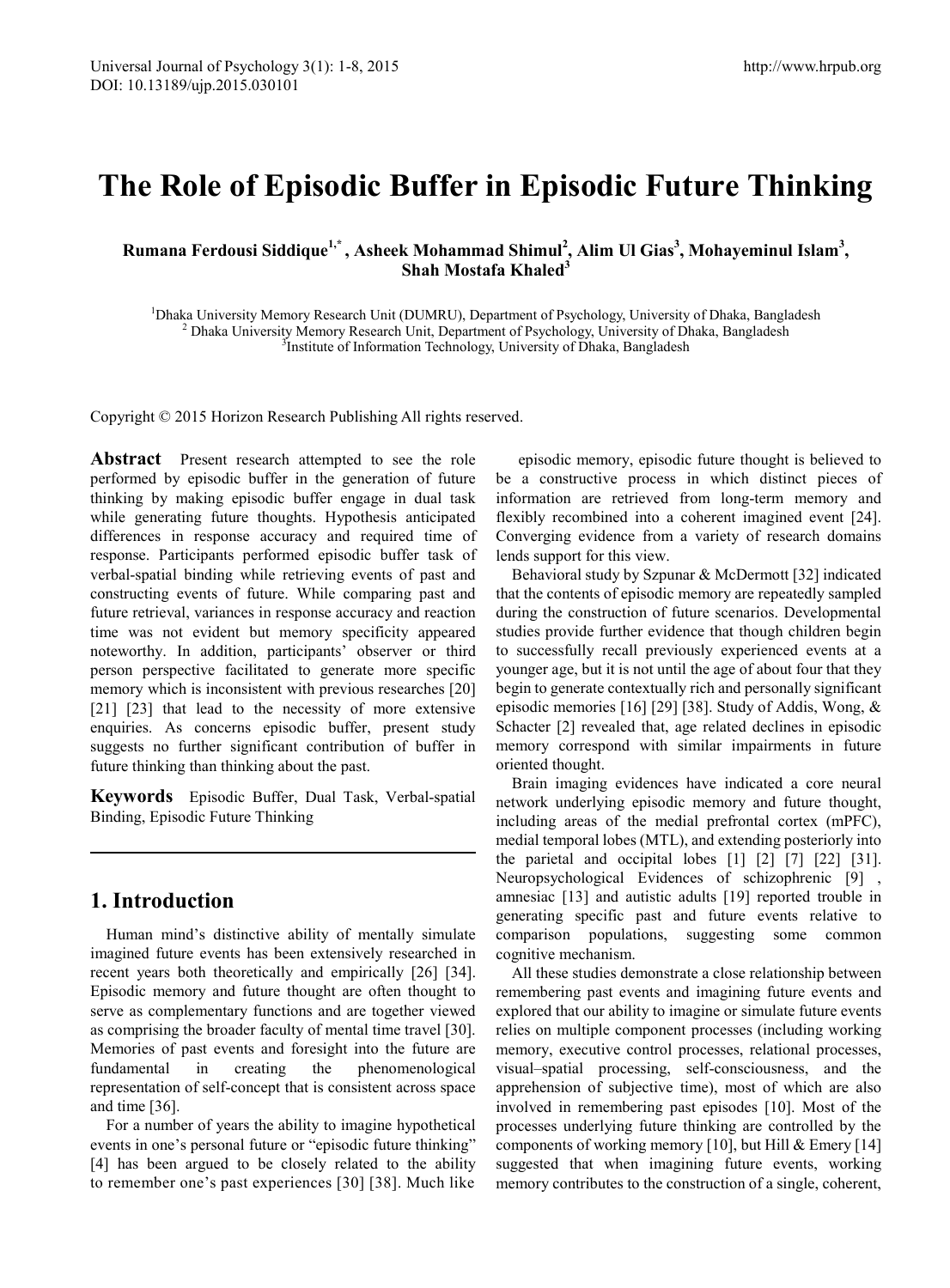future event illustration, but not to the retrieval or elaboration of event details.

Recently episodic buffer, component of WM, has been suggested to act as the ''stage'' on which episodic details are recombined into a hypothetical scenario [25] [30] as it is thought to store bound multimodal constructions kept in consciousness through interaction with the central executive. This is consistent with the idea that imagining the future involves combining information from multiple modalities, including past experiences, visualization processes [33] [31], and semantic personal information [11] [37].

As it is well established in memory literature that episodic buffer provides the appropriate medium for linking the phonological loop and visuo-spatial representations with those from long-term memory, and that the central executive control the allocation of information from different sources into the buffer [5], it might have a unique role in future thinking. But recent findings are inconsistent with the suggestion that feature binding takes place in the episodic buffer [5] and support that it takes place automatically before entering the episodic buffer [6]. So, what specific role is performed by episodic buffer in future thinking has remained uninvestigated. Expanding on this idea current study investigated the relationship between episodic future thinking and episodic buffer.

Another important aspect of concern was persons adopted view about the retrieval of past memory and generation of possible future memory. Events of the personal past are retrievable from two perspectives. One is through the rememberer's own eye; another is from a spectator's standpoint. As the applicability of person's point of view has been investigated for episodic memory retrieval but not in case of future thinking which led us to enquire systematically and see the differences. Hypotheses that have been formed to test were- response accuracy, reaction time and memory specificity would differ between past and future conditions; there would be a gender effect in reaction time and finally an effect of viewpoint would be in specific memory retrieval.

### **2. Method**

### **2.1. Participants**

A total of 60 undergraduate volunteers took part in the 30-min study. Among them, 30 were male (50%) and 30 were female (50%). Participants' age ranges from 17-22 years with mean age 19.5 years. All participants reported normal or corrected-to-normal vision, and all were naive to the experimental aims. All of them were healthy adult participants who met the criteria of not having any sort of memory problems.

### **2.2. Materials**

Stimuli were presented on a 10 inch computer screen. The task was purpose written using Work Memory Test Software. The verbal stimuli comprised a set of eight upper-case consonants, and were: D; F; H; J; N; Q; R; T. The spatial stimuli were presented within a set of eight spatial locations placed randomly. Participants had to complete verbal memory retrieval task while performing episodic buffer task (verbal-spatial binding). A voice recorder recorded the memory recollection of both past and future condition. A response sheet was used to identify the point of view of the participants during memory recollection. It requires responding either as an observer or as an active participant who was presented in the field of action.

#### **2.3. Experimental Design and Procedure**

There were three distinct conditions- baseline, past and future. Each of these conditions (except baseline) consists of three different levels named phases. Participants had to go through total eight levels- practice, baseline, past 1, past 2, past 3, future 1, future 2, and future 3. Here the baseline was no task condition; past condition 1, 2 and 3 were characterized by the concurrent task with retrieving memory of 10 years, 6 months and 1 month old respectively and future 1, 2 and 3 conditions were characterized by generating events that would occur after 1 month, 6 months and 10 years later along with the concurrent task. Each phase continued for 1 min. In the first two phases, participants responded only to the episodic buffer task (computer task) and in other phases they retrieved/generated memory (past/ future) along with the episodic buffer task. On each trial participants were presented with a TBR array (To be remembered array), a visual mask (a black & white hazy picture), a blank screen and finally a probe item. The TBR array consisted of four black consonants (against a white background) selected at random (without replacement) from the set of eight (so that no letter was repeated in each set of four). Each trial began with the presentation of a ready "+" signal (black, Arial font; 18 pt) for 500 ms, followed by the presentation of a to-be-remembered array of consonants in locations (2,000 ms). A 50 ms visual mask then replaced the array. A single probe item was then presented. The participants' task was to indicate, by pressing keyboard keys ("z" for "YES", "n" for "NO"), whether a probe item represented both a letter and a location that was present in the TBR array (see Figure 1 for a schematic illustration of a trial).



Figure 1. Schematic illustration of a single trial in the verbal condition.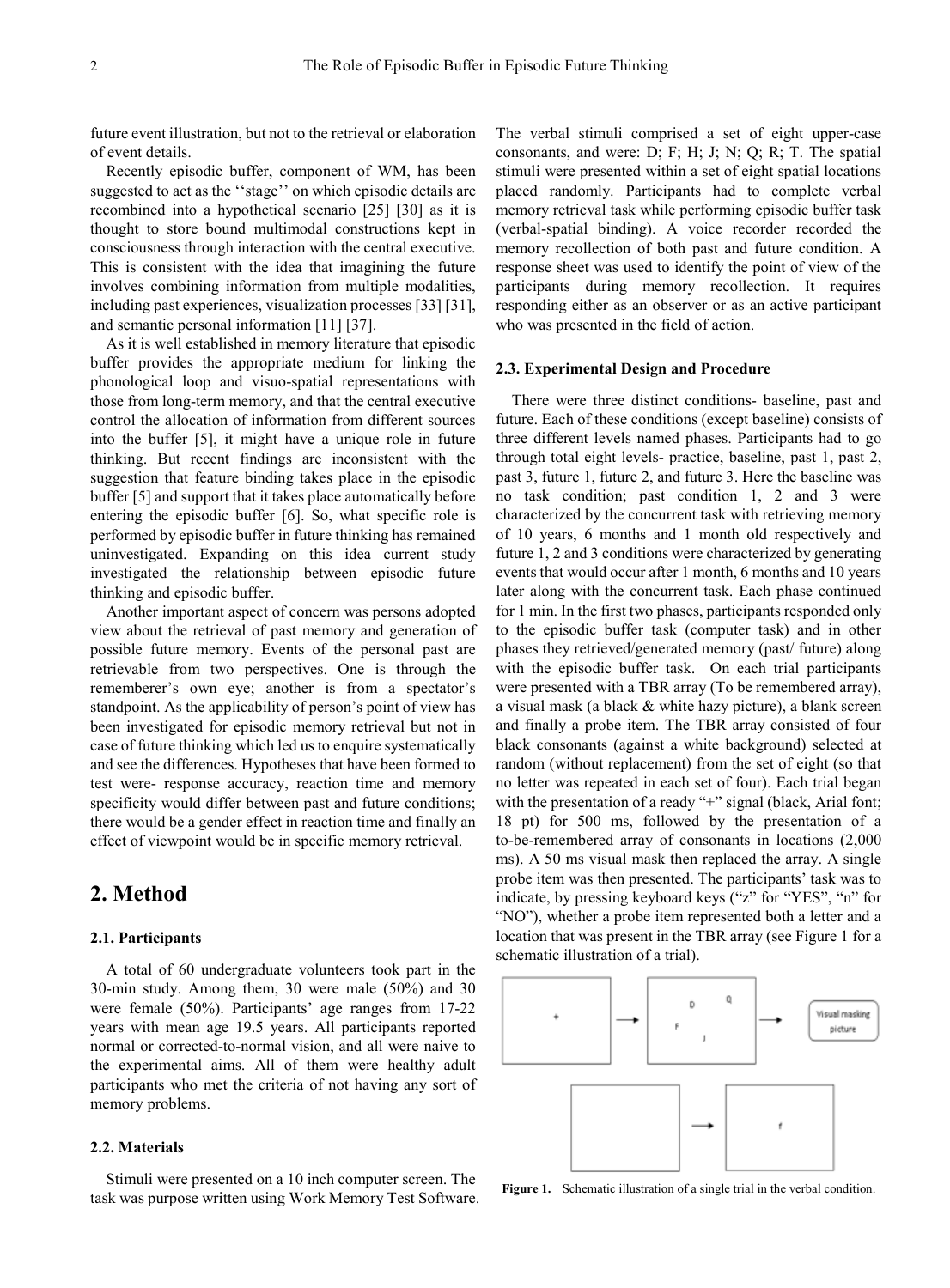After the completion of practice and baseline condition, the concurrent task condition began where the participants had to perform two tasks at a time. The concurrent task condition was divided into two distinct conditions, one was past condition and the other was future condition. The conditions were counterbalanced for each participant. Each of these conditions again has three other levels defined by three different time limits. Participants were asked to describe a specific memorable event as specifically as possible (i.e., unique event that took place in a specific place at a specific time and that lasted for few minutes or hours, but not more than a day) which was occurred in his/her life before 10 years, 6 months and 1 month period respectively. Participants were asked to provide a detailed description of events that were personally experienced while performing episodic buffer task.

After the concurrent task of each phase, participants were provided with a viewpoint response sheet. This response sheet was about the viewpoint or perspective that the person held during the recollection of memory. They responded by providing tick  $(\sqrt{})$  to either field view or observer view. After the past condition, next and last condition was the future memory retrieval condition. It also had three distinct levels of different time periods. Participants were asked to describe specific memorable events (i.e., unique events that would take place in a specific place at a specific time and would last for few minutes or hours, but not more than a day) which would occur in his/her life after 1 month, 6 months and 10 years period respectively. The recollections of both past and future events were recorded in the voice-recorder and the responses concerning viewpoint were taken.

### **2.4. Scoring**

**Table 1.** Autobiographical Interview Scoring Categories

| Detail<br>Type | Detail Category | Description                                                                                      |
|----------------|-----------------|--------------------------------------------------------------------------------------------------|
| Internal       | Event           | Happenings, individual's present,<br>weather, physical/emotional<br>actions/reactions in others. |
|                | Time            | Year, season, month, day of<br>week, time of day                                                 |
|                | Place           | Localization of an event<br>including the city, street,<br>building, room, part of room          |
|                | Perceptual      | Auditory, olfactory, tactile, taste,<br>visual and visual details, body<br>position, duration    |
|                | Thought/Emotion | Emotional state, thoughts,<br>implications.                                                      |

Data analysis started with data verbatim transcription (verbal to written). Each memory description was divided into different informational segments or details. A detail was defined as a unique occurrence, observation, or thought. Each detail was then coded according to the standardized Autobiographical Interview procedure outlined in Levine et al. [17] [18]. Details were defined as ''internal'' or episodic and allocated to one of the five categories (event, place, time,

perceptual, and emotion/thought) if they related directly to the main event described, specific in time and place, of limited duration (i.e., a few hours), and express a sense of episodic re-experiencing. Otherwise, details were excluded from analysis.

The excluded details were semantic memory (factual information), events that did not occurred in a specific time and place, repetition of information and other metacognitive statements. Each specific detail was identified as one specific memory item and the cumulative of all the specific items that recollected in each memory retrieval level was the number of memory specificity for that level (10 years before/6 months after etc.) of particular condition (past/future). One of the examples of scoring process according to the standardized Autobiographical Interview Procedure outlined in Levine [18] is given below.

| Time                                                                          | Time                               |            | Place        | Event |
|-------------------------------------------------------------------------------|------------------------------------|------------|--------------|-------|
| ১ মাস আগের ঘটনা। ২১ ভারিখ, সকাল ৬টা। আমি আমাদের শাখা মেসে গেলাম। মেস          |                                    |            |              |       |
|                                                                               | Place                              |            |              | Event |
| খেকে উদ্দেশ্য দিল যে শিল্পকলা একাডেমিডে যাওয়া। ওথানে যাওয়ার গর দেখলাম যে    |                                    |            |              |       |
| Perceptual                                                                    | <b>Thought/Emotion</b>             |            |              |       |
| আনক পুলিশ।সেজন্য ভাবলাম যে, না এথানে দাড়ানো ঠিক হবেনা, একটু আণে পাশে         |                                    |            |              |       |
|                                                                               | Event                              |            |              | Place |
| ঘোরাফেরা করি। ঘোরাফেরা করতে গিয়ে যথনি ডিগ্লোমা ইঞ্জিনিয়ারিং ইন্সটিটিউটের এর |                                    |            |              |       |
| Event                                                                         |                                    | Event      | Event        |       |
| সামৰে গেলাম, তথনি এক এসআই আমাকে ধরলো। ধরার পর জিন্তোস করলো যে, কোথায়         |                                    |            |              |       |
| Event                                                                         |                                    |            | <b>Place</b> | Exent |
| যাচ্ছো? আমি বললাম যে বাসায় যাচ্ছি, আমার বাসা শান্তিনগর। উনি বললো যে,         |                                    |            |              |       |
|                                                                               |                                    |            |              | Event |
| শান্তিনগর বাসা, আদ্দা ঠিক আছে, যাও, গডাশোনা কোখায় কর? আমি বললাম যে, ঢাকা     |                                    |            |              |       |
| Place                                                                         | Event                              | Perceptual |              | Event |
| বিখবিদ্যালয়ে। ভারপর ঘেড়ে দিল। আরেকটু সামনে এগোনোর পরে আরেক এসআই ধরলো।       |                                    |            |              |       |
|                                                                               |                                    | Event      |              |       |
|                                                                               | সে কিছু না বলে আমাকে গাড়িতে তললো। |            |              |       |

**Figure 2**. Scoring example using Autobiographical Memory Interview standardized coding. Event, time, place, perceptual, and thought/emotion are classified as the internal detail type.

# **3. Results**

.

In analyzing the data, descriptive statistics, paired t-test, independent sample *t*- test and two-way ANOVA were used to test all the hypotheses. Besides, Mauchly's test was used to test the assumption of sphericity. Greenhouse-Geisser correction was used to adjust for violations in the repeated measure assumptions for the latter analyses. An alpha level of 0.05 was used for all statistical tests.

#### **3.1. Average Reaction Time**

Table 2 presents mean difference of average reaction time of past and future condition. Results indicated no significant difference between the average reaction time of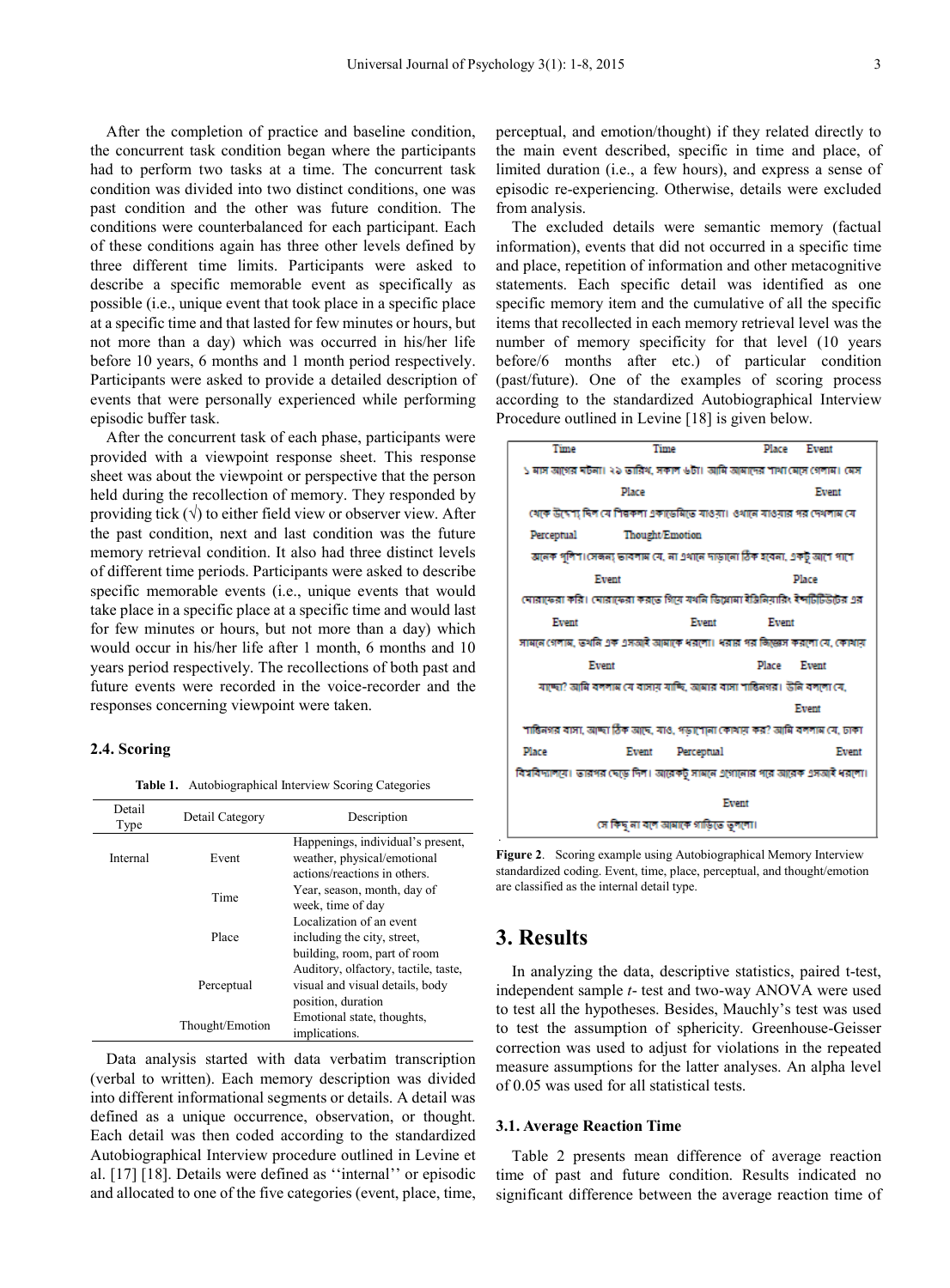past condition and future condition.

**Table 2.** Paired Samples Test for Average Reaction Time of Responses for Past Condition and Future Condition

| Time   | M      | SD.    |       | $Sig(2-tailed)$ |
|--------|--------|--------|-------|-----------------|
| Past   | 3642.2 | 2940.5 |       |                 |
| Future | 3440.9 | 2416.9 | 0.592 | 0.556           |

**Table 3.** Summary of ANOVA for Average Reaction Time of Past and Future Condition

| Variable   | df       | F     | Sig.    |
|------------|----------|-------|---------|
| Time       | 59       | 0.351 | 0.56    |
| Phase      | 2<br>118 | 3.049 | $0.05*$ |
| Time*Phase | 2<br>118 | 3.152 | $0.04*$ |

 $**p* ≤ 0.05$ 

Table 3 indicated that the main effect of phases [*F* (2, 118)  $= 3.05, p \leq .05$  and interaction effects between time and phases  $[F (2, 118) = 3.15, p \le .05]$  were significant. Again, results showed that main effect of time conditions was not significant for average reaction time,  $[F (1, 59) = .35,$  $p > .05$ ].

Table 4 indicates the mean differences of average reaction time for both past and future conditions by gender. There was no significant difference in the mean reaction time of past condition between male and female participants but the average reaction time in future condition differed

significantly between male and female participants. Results partially accepted the hypothesis that there was a gender effect on the average reaction time of response.

**Table 4.** Mean Differences of Average Reaction Time of Past and Future Condition for Male and Female Participants

| Time         | Gender | N  | M      | SD     |       | Sig.<br>$(2-tailed)$ |
|--------------|--------|----|--------|--------|-------|----------------------|
| Past         | Male   | 30 | 3575.6 | 1843.4 | 0.174 | 0.86                 |
|              | Female | 30 | 3708.8 | 3766.2 |       |                      |
| Future       | Male   | 30 | 4106.9 | 2998.3 | 2.203 | $0.03*$              |
|              | Female | 30 | 2774.8 | 1405.8 |       |                      |
| $*_p$ < 0.05 |        |    |        |        |       |                      |

Table 5 indicates the differences of average reaction time for the phases of past and future conditions according to gender. No significant difference was found in the mean reaction time for the phases of past condition between male and female participants. This result was also evident for the phase 1 of future condition but the average reaction time in phase 2 and phase 3 of future condition differed significantly between male and female participants.

Table 6 indicated that the main effect of phases [*F* (2,  $116$ ) = 3.75, p  $\leq$  0.05], interaction effects between time and gender  $[F(2, 116) = 4.96, p \le .05]$  and interaction effects of phase and gender  $[F (2, 116) = 3.00, p \le .05]$  were significant. Again, results revealed that main effect of time conditions, interaction effects of time and phase, and interaction of time, phase and gender were not significant for average reaction time.

| Time                 | Phases  | Gender | $\boldsymbol{N}$ | $\overline{M}$ | <b>SD</b> | T    | $Sig.(2-tailed)$ |
|----------------------|---------|--------|------------------|----------------|-----------|------|------------------|
|                      | Phase 1 | Male   | 30               | 3844.86        | 2524.86   |      | 0.34             |
|                      |         | Female | 30               | 5576.01        | 9664.18   | 0.95 |                  |
| Past                 |         | Male   | 30               | 3615.67        | 2166.58   | 1.19 | 0.23             |
| Phase 2<br>Condition | Female  | 30     | 3023.99          | 1636.74        |           |      |                  |
| Phase 3              |         | Male   | 30               | 3266.17        | 2121.42   |      |                  |
|                      |         | Female | 30               | 2526.27        | 1731.92   | 1.48 | 0.14             |
| Phase 1              |         | Male   | 30               | 3894.21        | 2777.57   | 1.37 | 0.17             |
|                      |         | Female | 30               | 3089.87        | 1636.09   |      |                  |
| Future               | Phase 2 | Male   | 30               | 3889.19        | 3018.67   | 2.09 | $0.04*$          |
| Condition            |         | Female | 30               | 2615.02        | 1410.49   |      |                  |
|                      | Phase 3 | Male   | 30               | 4537.46        | 4173.31   | 2.32 | $0.02*$          |
|                      |         | Female | 30               | 2619.59        | 1731.68   |      |                  |

**Table 5.** Mean Differences of Average Reaction Time of Phases for Male and Female Participants

\**p* < 0.05

**Table 6.** Summary of ANOVA for Average Reaction Time of Past and Future Condition between Male and Female

| $df\,$                | $\cal F$ | Sig.    |
|-----------------------|----------|---------|
| 58                    | 0.37     | 0.54    |
| 58                    | 4.96     | $0.03*$ |
| $\overline{2}$<br>116 | 3.75     | $0.02*$ |
| 2<br>116              | 3.0      | $0.05*$ |
| $\overline{2}$<br>116 | 2.56     | 0.08    |
| $\overline{c}$<br>116 | 0.83     | 0.43    |
|                       |          |         |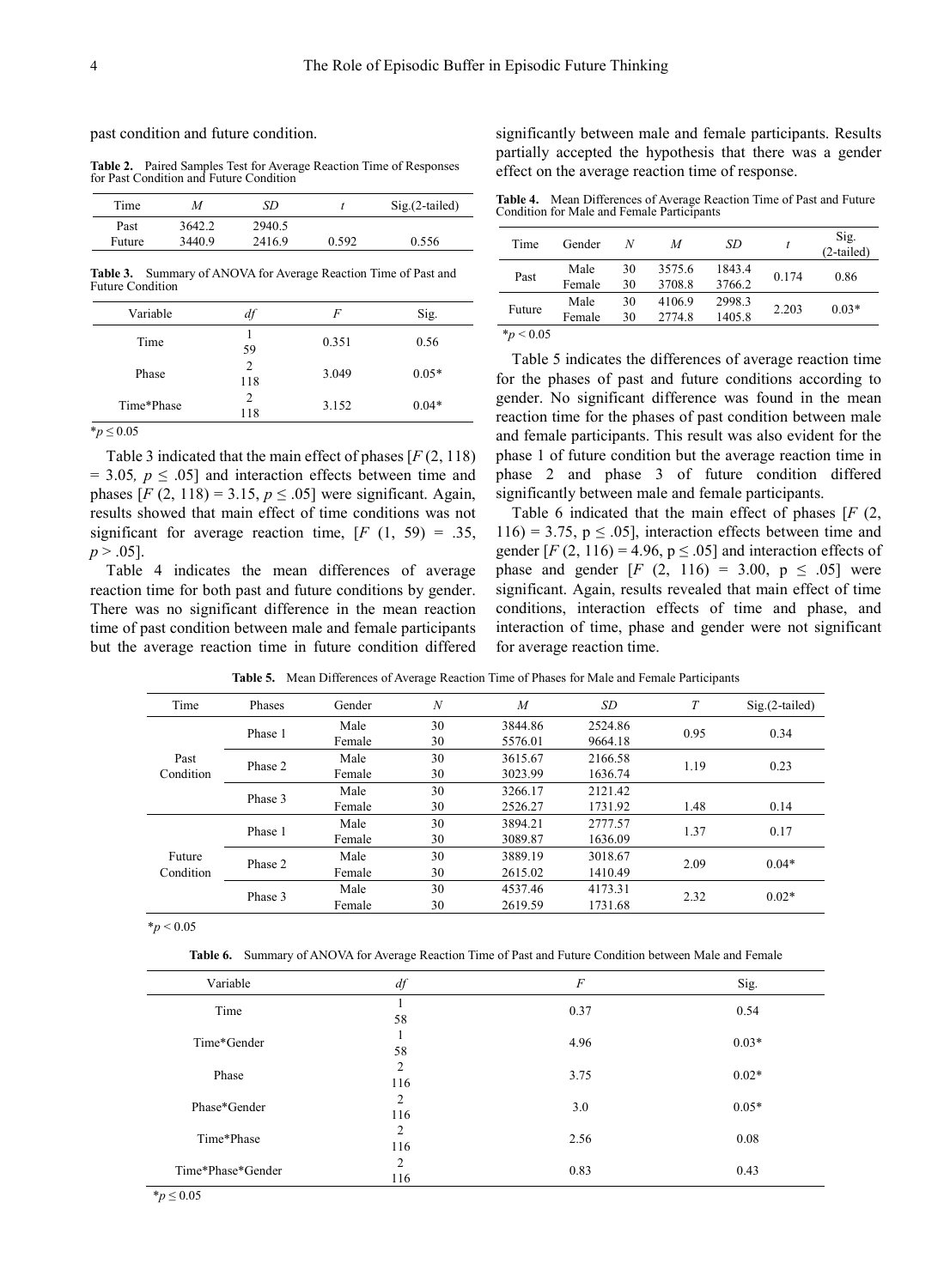#### **3.2. Correct Response**

Table 7 shows the mean difference of correct response between past and future condition. It was evident from result that there was no significant difference between the correct response of past condition and future condition.

**Table 7.** Paired Samples Test for Correct Response of Past Condition and Future Condition

| Conditions | M    | SD   |       |    | $Sig.(2-tailed)$ |
|------------|------|------|-------|----|------------------|
| Past       | 7.98 | 3.07 |       | 59 | 0.596            |
| Future     | 8 14 | 3.38 | 0.533 |    |                  |

**Table 8.** Summary of ANOVA for Correct Response of Past and Future Condition

| Variables      | df                    | F     | Sig.    |
|----------------|-----------------------|-------|---------|
| Time           | 59                    | 0.284 | 0.59    |
| Phase          | 2<br>118              | 3.71  | $0.02*$ |
| Time*Phase     | $\overline{c}$<br>118 | 0.785 | 0.45    |
| $*_{n}$ < 0.05 |                       |       |         |

\*p ≤ 0.05

Using two-way ANOVA, table 8 indicated that there was a significant effect of phases in the difference of correct response  $[F_{(2, 118)} = 3.71, p < .05]$ . But, both the effect of time  $[F_{(1, 59)} = .284, p > .05]$  and the interaction effect between time and phase  $[F_{(2, 118)} = .785, p > .05]$  were non-significant for correct response. That is correct response considerably differed among the phases of different conditions.

#### **3.3. Memory Specificity**

Table 9 indicated that a significant difference was found between the memory specificity of past condition and future condition. Results accepted the hypothesis that considerable difference was present in the specific memory retrieval

between past and future conditions.

**Table 9.** Paired Samples Test for Memory Specificity of Past Condition and Future Condition

| Conditions   | M     | SD   |      | Sig.<br>$(2-tailed)$ |  |
|--------------|-------|------|------|----------------------|--|
| Past         | 16.36 | 3.18 | 8.39 |                      |  |
| Future       | 12.53 | 3.58 |      | $0.000*$             |  |
| $*_p$ < 0.05 |       |      |      |                      |  |

Using two-way ANOVA, it was evident from table 10 that there was a significant effect of time  $[F_{(1, 59)} = 70.41, p < .05]$ for memory specificity. But, both the effect of phase  $[F_{(2, 118)}]$  $=$  .184,  $p > .05$ ] and the interaction effect between time and phase  $[F_{(2, 118)} = 2.92, p > .05]$  were non-significant for memory specificity.

**Table 10.** Summary of ANOVA for Memory Specificity of Past and Future Condition

| Variables  | df                    | F     | Sig.    |
|------------|-----------------------|-------|---------|
| Time       | 59                    | 70.41 | $.000*$ |
| Phase      | 2<br>118              | 0.184 | 0.82    |
| Time*Phase | $\overline{c}$<br>118 | 2.923 | 0.059   |
| .          |                       |       |         |

\**p* ≤ 0.05

Figure 3 illustrates the effects of participants' viewpoint on the specific memory retrieval in both past and future conditions. In the first two levels of past condition, observer view facilitated the retrieval where field view facilitated only on third level. During future condition, observer view superimposed field view for the better memory recall. It can be concluded that viewpoint had effects on memory specificity but it did not reveal any consistent relation in respect of time except the recommendation that observer view enhance the ability to be more specific in the memory regeneration.



**Figure 3.** Mean of Specific Memory in Different Viewpoint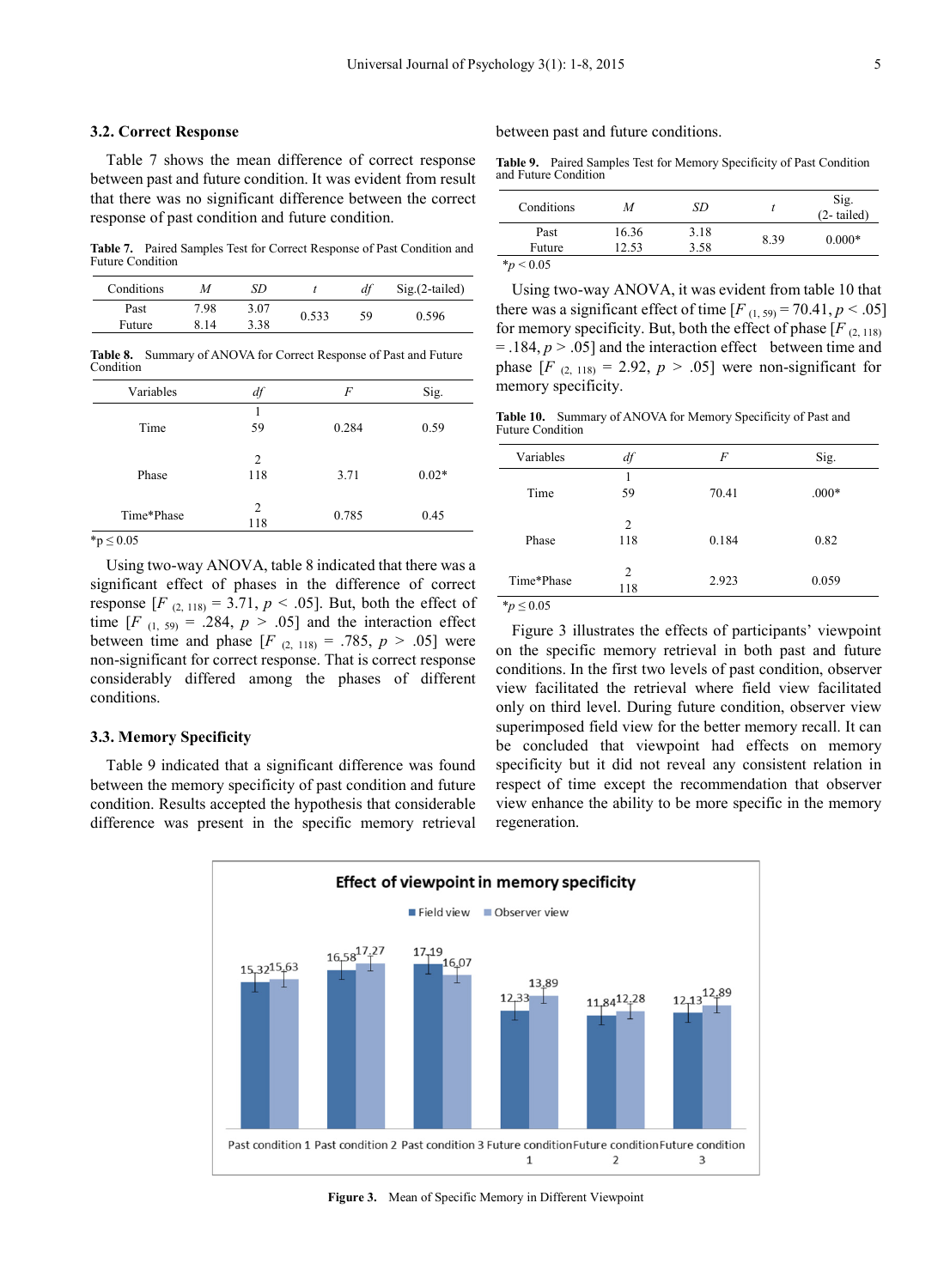## **4. Discussion**

In the present study individual differences approach was taken to investigate the role episodic buffer plays in the ability to construct future episodic events. Participants completed tasks as measures of episodic memory retrieval and future thought generation with concurrent visuo-spatial binding of the episodic buffer task. Hypotheses were to see whether any difference do exist or not between past memory retrieval and future thought generation in terms of reaction time, correct response and memory specificity of episodic buffer task. The researchers also investigated the gender effect on average reaction time and whether there is any impact of viewpoint in the memory construction. Results indicates that: (a) as measures of episodic buffer contribution, response accuracy and reaction time of response do not differ between past memory regeneration and episodic future thinking, but a gender effect is evident for future reaction time of response; and (b) memory specificity is significantly higher for past retrieval than in future thinking. It is also found that (c) third-person perspective or observer view of participants' facilitate specific memory retrieval.

Present study is unable to provide support concerning the difference in demand of episodic buffer task during past and future memory retrieval. It reveals that response accuracy and reaction time as measures of episodic buffer are lesser for baseline condition compared to concurrent task conditions which conforms previous studies but not found significant between past and future. As it is evident from previous researches that construction of future memory is more executively challenging but the results found in the present study is contradictory which find support from the previous researches that when simulating future events, individuals might simply recast a memory of a past experience as an imagined future event that might led to similar consequences as past retrieval does. Previous findings of greater activation of the core network when simulating future events [2] [31] could be taken to speak against this possibility, suggesting that constructing future events is more cognitively demanding process requiring the recombination of details. However, it is also possible that the process of 'recasting' a past event as a future event, rather than simply retrieving it as required in the past condition, also results in similar consequence [1]. There is also a gender effect evident on future mean reaction time of response. Male participants are found to take more time to response than female during future memory construction. Similar difference is not found in the past condition. It is well-established in memory literature that males and females differ significantly in their cognitive abilities. In case of spatial visualization and mental rotation which are measures of prospection, boys outperforms girls and the tasks that require retrieval from long-term memory and the acquisition and use of verbal information show a female advantage. Females show higher levels of ability on a variety of memory tasks [28]. Stumpf and Eliot [27]

examined academically talented students and found an advantage for females, this time on tests of visual memory [12]. Girls were found to imagine their near future in familiar contexts such as home environment, work place etc., on the other hand boys were found to imagine themselves in more diverse situations in near or far future. This observation leads to the conclusion that imagining themselves in diverse situation caused males to take more reaction time to response. So, this finding may also give rise to a hypothesis that male-female differ in memory retrieval and subsequently memory generation with concurrent activity and females are more imaginative than males concerning their future that require further extensive research.

Memory specificity, third variable of concern, is found significantly different between past and future conditions. This finding conform the previous research findings [14] [8] [10] that, accessing past information appears to load on largely overlapping retrieval mechanisms. Finally, participants' viewpoint do not show any significant consistent relationship but give rise to a hypothesis that persons' adopted observer view during memory retrieval facilitate memory specificity as among three distinct levels of both past and future conditions, participants produced more specific memory in two levels of each condition. Evidence from several behavioral sources suggests that memories relived from a field or first-person perspective have an increased level of subjective emotionality, relative to memories retrieved from an observer or third-person perspective [20] [21] [23] which lead to more specific memory retrieval of past events. Memories recalled from a first-person "field" perspective are phenomenologically rich, while third-person "observer" perspective memories contain more descriptive but less affective detail [21]. So, in case of present study participants' adoption of observer view might led to the retrieval of more descriptive details, thus facilitated memory specificity. So, conclusion can be drawn as the role of episodic buffer in episodic future thinking does not significantly differ than in regenerating past. In addition, effects of visual perspective lead to a conclusion that suggests further detailed research.

## **REFERENCES**

- [1] Addis, D., Pan, L., Vu, M., Laiser, N., & Schacter, D. (2008). Constructive episodic simulation of the future and the past: Distinct subsystems of a core brain network mediate imagining and remembering. *Neuropsychologia*, *47*, 2222-2238. doi:10.1016/j.neuropsychologia.2008.10.026
- [2] Addis, D., Wong, A., & Schacter, D. (2007). Remembering the past and imagining the future: Common and distinct neural substrates during event construction and elaboration. *Neuropsychologia*, *45*, 1363-1377. doi:10.1016/j.neuropsychologia.2006.10.016
- [3] Atance, C. M., & O'Neill, D. K. (2001). Episodic future thinking. *TRENDS in Cognitive Sciences, 5,* 533-539.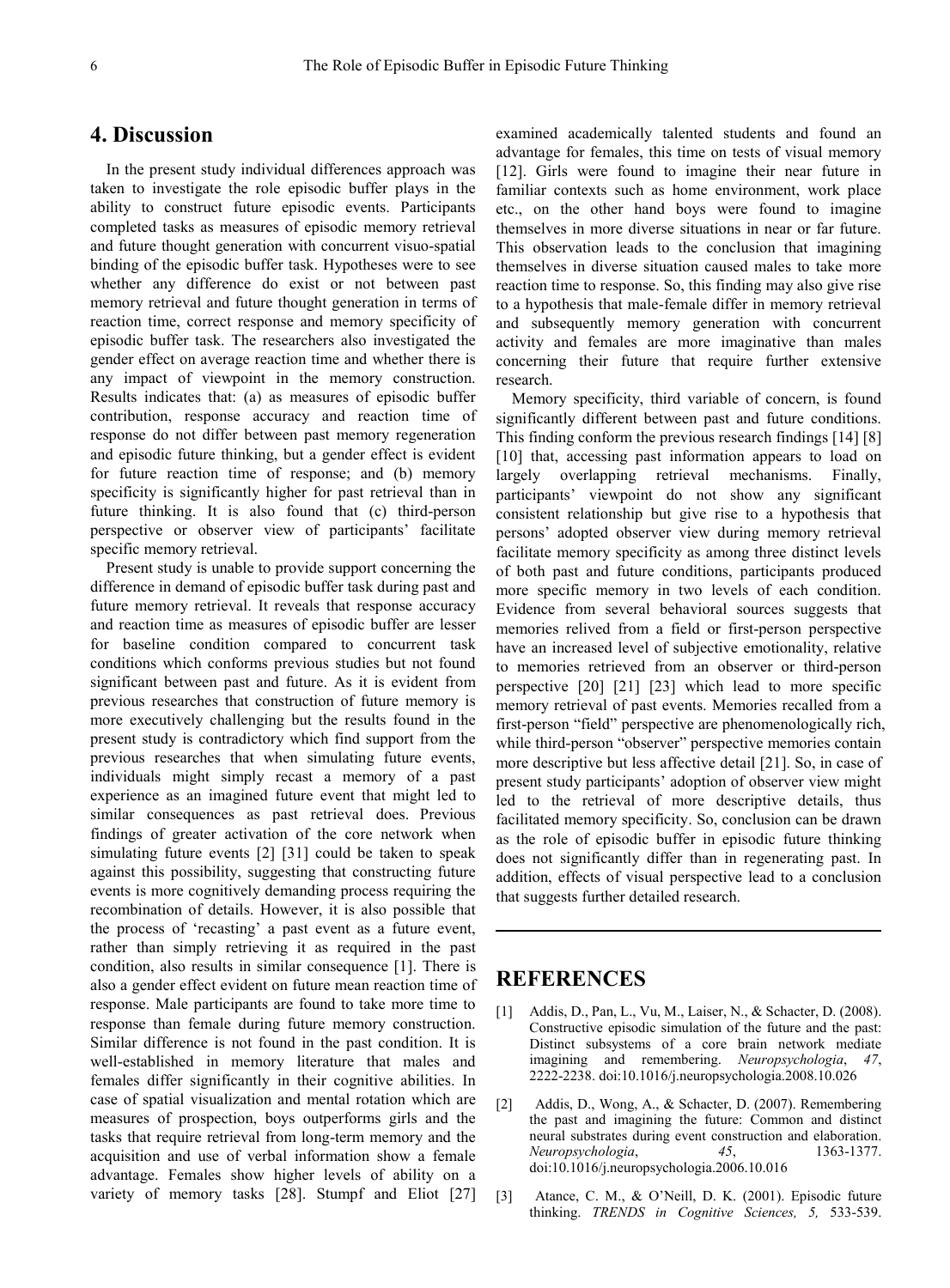- [4] Atance, C. M., & O'Neill, D. K. (2005). The emergence of episodic future thinking in humans. *Learn. Motiv.*, *36*, 126– 144.
- [5] Baddeley, A. (2000). The episodic buffer: A new component of working memory? *Trends in Cognitive Sciences*, *4*, 417-423. doi:10.1016/S1364-6613(00)01538-2
- [6] Baddeley, A. D., Allen, R. J., & Hitch, G. J. (2011). Binding in visual working memory: The role of the episodic buffer. *Neuropsychologia, 49*, 1393–1400. http:// dx.doi.org/10.1016/j.neuropsychologia.2010.12.042.
- [7] Botzung, A., Denkova, E., & Manning, L. (2008). Experiencing past and future personal events: Functional neuroimaging evidence on the neural bases of mental time<br>travel. Brain and Cognition, 66. 202-212. Brain and Cognition, 66, 202-212. doi:10.1016/j.bandc.2007.07.011
- [8] D'Argembeau, A., & Van der Linden, M. (2004). Phenomenal characteristics associated with projecting oneself back into the past and forward into the future: Influence of valence and temporal distance. *Consciousness and Cognition: An International Journal, 13*, 844-858. doi:10.1016/j.concog.2004.07.007
- [9] D'Argembeau, A., Raffard, S., & Van der Linden, M. (2008). Remembering the past and imagining the future in schizophrenia. *Journal of Abnormal Psychology, 117*, 247– 251. doi:10.1037/0021-843X.117.1.247
- [10] D'Argembeau, A., Ortoleva, C., Jumentier, S., & Van der Linden, M (2010). Component process underlying future thinking. *Memory & Cognition, 38(6)*, 809-819.
- [11] D'Argembeau, A., & Mathy, A. (2011). Tracking the construction of episodic future thoughts. *Journal of Experimental Psychology: General, 140*, 258–271. http:// dx.doi.org/10.1037/a0022581.
- [12] Halpern, D.F., & LaMay, M. L. (2000). The Smarter Sex: A Critical Review of Sex Differences in Intelligence .*Educational Psychology Review, Vol. 12*, No. 2.
- [13] Hassabis, D., Kumaran, D., Vann, S., & Maguire, E. (2007). Patients with hippocampal amnesia cannot imagine new experiences. *Proceedings of the National Academy of Sciences of the United States of America*, *104*, 1726-1731. doi:10.1073/pnas.061056110
- [14] Hill, P. F. & Emery, L. J. (2013). Episodic future thought: Contributions from working memory. *Consciousness and cognition, 22*, 677-683.
- [15] Kaufman, S. B., (2006). Sex differences in mental rotation and spatial visualization ability: Can they be accounted for by differences in working memory capacity? *Intelligence, 20*.
- [16] Levine, B. (2004). Autobiographical memory and the self in time: Brain lesion effects, functional neuroanatomy, and lifespan development. *Brain and Cognition*, *55(1)*, 54-68. doi:10.1016/S0278-2626(03)00280-X
- [17] Levine, B., Svoboda, E., Hay, J. F., Winocur, G., & Moscovitch, M. (2002). Ageing and autobiographical memory: Dissociating episodic from semantic retrieval. *Psychology and Ageing, 17*, 677689.
- [18] Levine, B. & Jacques, P. (2007). Ageing and autobiographical

memory of emotional and neutral events. *Memory, 15(2)*, 129-144.

- [19] Lind, S. E., & Bowler, D. M. (2010). Episodic memory and episodic future thinking in adults with autism. *Journal of Abnormal Psychology, 119*, 896-905. doi:10.1037/a0020631
- [20] McIsaac, H. K., & Eich, E. (2002). Vantage point in episodic memory. *Psychonomic Bulletin and Review, 9*, 146–150.
- [21] Nigro, G., & Neisser, U. (1983). Point of viewin personal memories. *Cognitive Psychology, 15*, 467–482.
- [22] Okuda, J., Fujii, T., Ohtake, H., Tsukiura, T., Tanji, K., Suzuki, K., Yamadori, A. (2003). Thinking of the future and past: The roles of the frontal pole and the medial temporal lobes. Neurolmage. 19, 1369–1380. lobes. *NeuroImage, 19*, 1369–1380. doi:10.1016/S1053-8119(03)00179-4
- [23] Robinson, J. A., & Swanson, K. L. (1993). Field and observer modes of remembering. *Memory, 1*, 169–184.
- [24] Schacter, D. L., & Addis, D. R. (2007a). On the constructive episodic simulation of past and future events. *Behavioral and Brain Sciences, 30,* 331–332. doi:10.1017/S0140525X07002178
- [25] Schacter, D. L., & Addis, D. R. (2007b). On the constructive episodic simulation of past and future events. *Behavioral and Brain Sciences, 30*, 331–332.
- [26] Schacter, D. L., Addis, D. R., Hassabis, D., Martin, V. C., Spreng, R. N., & Szpunar, K. K. (2012). The future of memory: Remembering, imagining, and the brain. *Neuron, 76*, 677–694. http://dx.doi.org/10.1016/j.neuron.2012.11.001.
- [27] Stumpf, H., and Eliot, J. (1995). Gender-related differences in spatial ability and the k factor of general spatial ability in a population of academically talented students. *Person. Indiv. Diff. 19*: 33-45.
- [28] Stumpf, H., and Jackson, D. N. (1994). Gender-related differences in cognitive abilities: Evidence from a medical school admissions testing program. *Person. Indi. Diff. 17*: 335-344.
- [29] Suddendorf, T., & Busby, J. (2005). Making decisions with the future in mind: Developmental and comparative identification of mental time travel. *Learning and Motivation*, *36*, 110-125. doi:10.1016/j.lmot.2005.02.010
- [30] Suddendorf, T., & Corballis, M. (2007). The evolution of foresight: What is mental time travel, and is it unique to humans? *Behavioral and Brain Sciences*, *30*, 299-313. doi: 10.1017/S0140525X07001975
- [31] Szpunar, K., Watson, J., & McDermott, K. (2007). Neural substrates of envisioning the future. *Proceedings of the National Academy of Sciences of the United States of America*, *104*, 642-647. doi:10.1073/pnas.0610082104
- [32] Szpunar, K. K., & McDermott, K. B. (2008a). Episodic future thought and its relation to remembering: Evidence from ratings of subjective experience. *Consciousness and Cognition, 17*, 330–334.
- [33] Szpunar, K. K., Chan, J. K., & McDermott, K. B. (2009). Contextual processing in episodic future thought. *Cerebral Cortex, 19,* 1539–1548. http://dx.doi.org/ 10.1093/cercor/bhn191.
- [34] Szpunar, K. (2010). Episodic future thought: An emerging